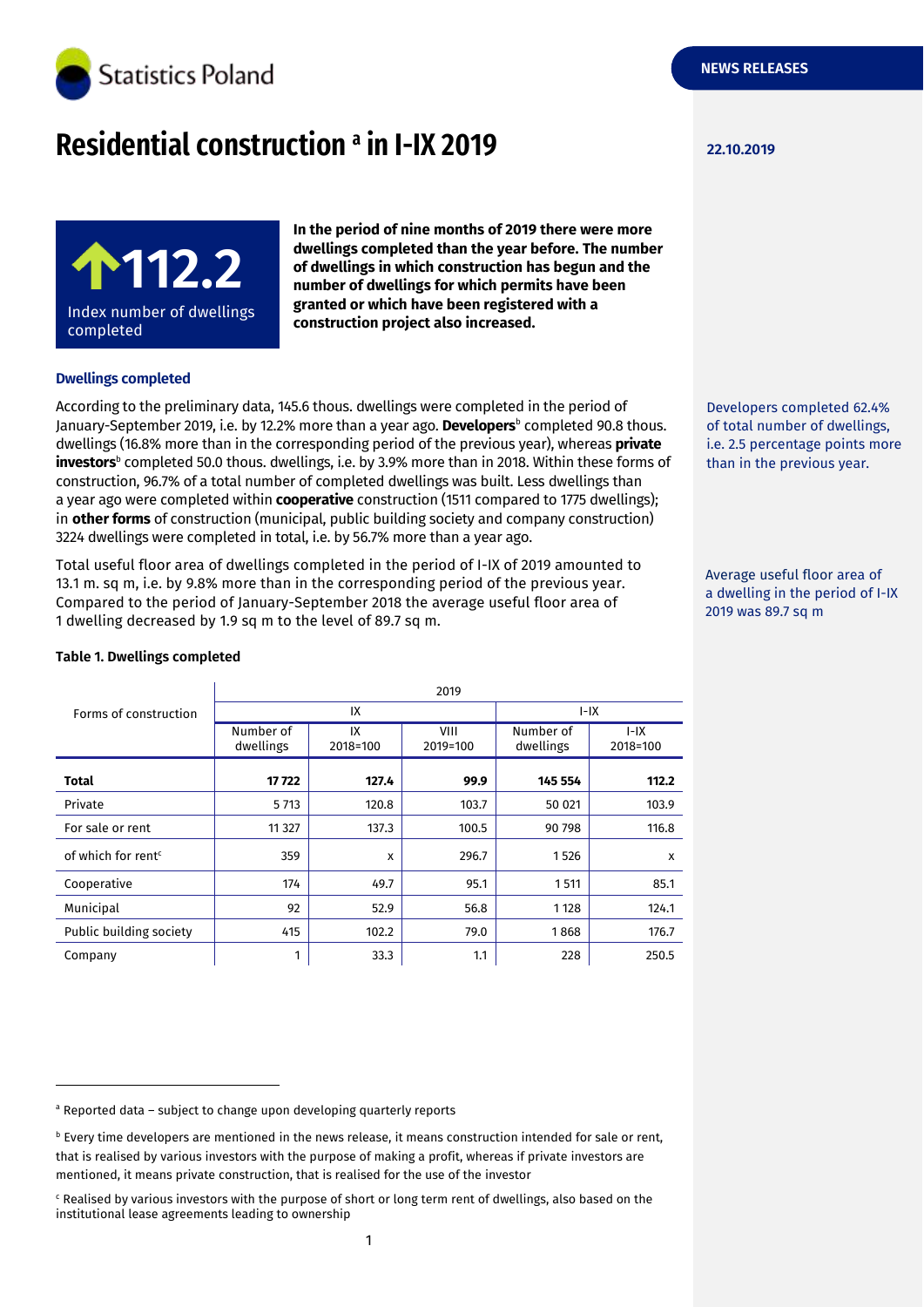#### **Dwellings for which permits have been granted or which have been registered with a construction project**

In the period of nine months of 2019 permits and registrations have been granted for construction of 201.3 thous. dwellings, i.e. by 4.2% more than in the corresponding period of the previous year. Permits for construction of the biggest number of dwellings were given to **developers** (123.2 thous.) and to **private investors** (74.9 thous.), i.e. respectively by 4.8% and 5.1% more than in the corresponding period of 2018. Altogether the share of these forms of construction amounted to 98.4% of a total number of dwellings. Less dwellings than in the period of nine months of the previous year for which permits have been granted or which have been registered with a construction project were noted in the **cooperative** construction (1255 dwellings against 1348) and in **other forms** of construction (1913 dwellings against 3142).

Number of dwellings for which permits have been granted or which have been registered with a construction project increased by 4.2% y/y in the period of I-IX 2019

## **Table 2. Dwellings for which permits have been granted or which have been registered with a construction project**

|                         | 2019                   |                |                  |                        |                    |  |
|-------------------------|------------------------|----------------|------------------|------------------------|--------------------|--|
| Forms of construction   | IX                     |                |                  | $I-IX$                 |                    |  |
|                         | Number of<br>dwellings | IX<br>2018=100 | VIII<br>2019=100 | Number of<br>dwellings | $I-IX$<br>2018=100 |  |
| <b>Total</b>            | 24898                  | 126.9          | 111.0            | 201 254                | 104.2              |  |
| Private                 | 8 1 6 8                | 107.2          | 99.7             | 74 852                 | 105.1              |  |
| For sale or rent        | 16 532                 | 148.6          | 118.8            | 123 234                | 104.8              |  |
| Cooperative             | 96                     | 96.0           | 41.7             | 1255                   | 93.1               |  |
| Municipal               | 69                     | 73.4           | x                | 1047                   | 117.8              |  |
| Public building society | 33                     | 4.9            | 58.9             | 635                    | 28.9               |  |
| Company                 | -                      | x              | x                | 231                    | 435.8              |  |

# **Dwellings in which construction has begun**

In the period January - September 2019 the number of dwellings in which construction has begun was 178.4 thous., i.e. by 2.6% more than in the corresponding period of the previous year. **Developers** have started construction of 102.3 thous. dwellings, and **private investors** of 72.5 thous. dwellings, i.e. altogether 98.0% of a total number of dwellings. Both for construction for sale or rent and private construction increase was noted by respectively 1.9% and 4.4% compared to 2018. Less dwellings in which construction has begun were noted in the **cooperative** construction (1550 dwellings against 1940) and in **other forms** of construction (2083 dwellings against 2209).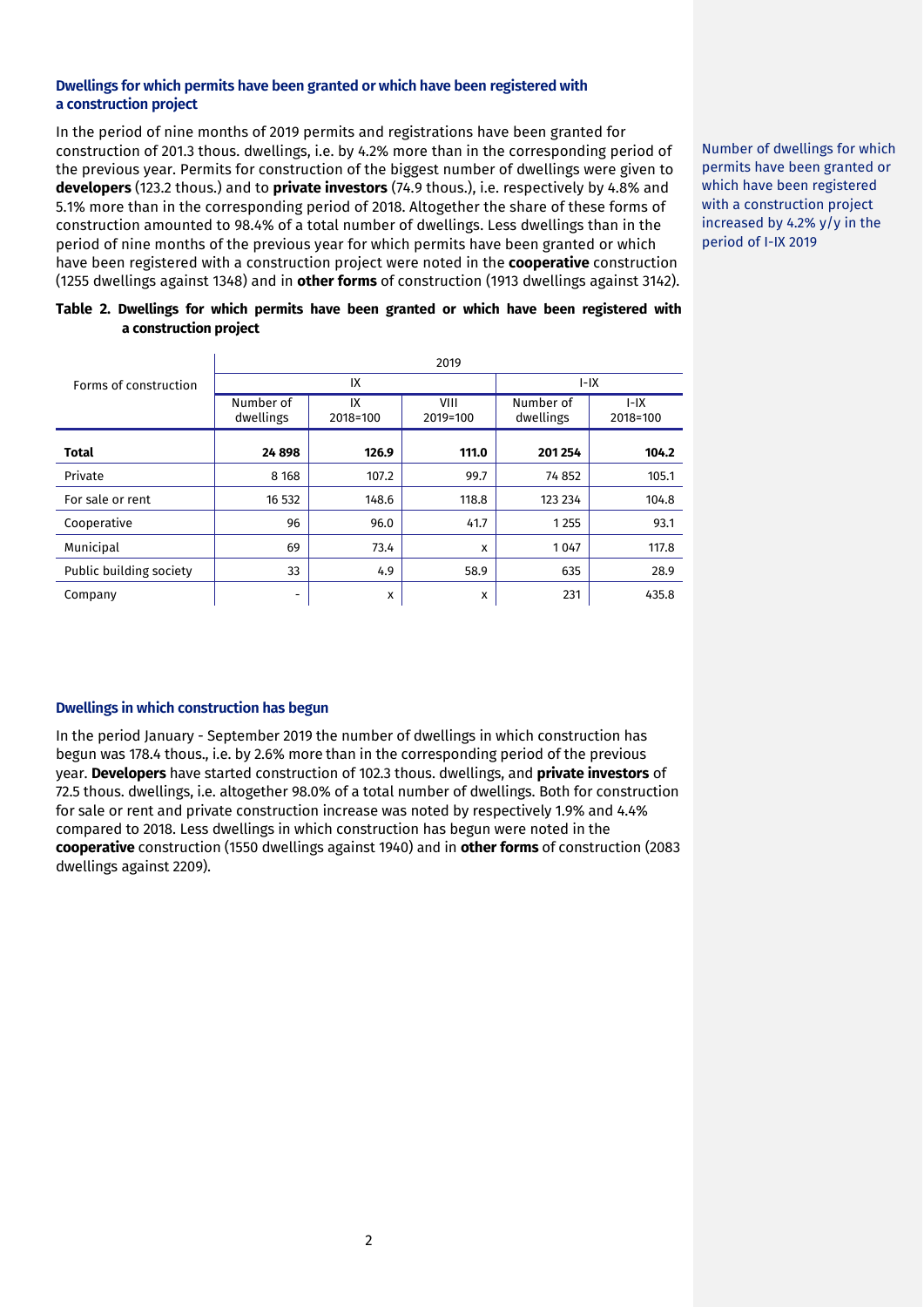#### **Table 3. Dwellings in which construction has begun**

|                                | 2019                   |                |                      |                        |                      |  |
|--------------------------------|------------------------|----------------|----------------------|------------------------|----------------------|--|
| Forms of construction          | IX                     |                |                      | $I-IX$                 |                      |  |
|                                | Number of<br>dwellings | IX<br>2018=100 | VIII<br>2019=100     | Number of<br>dwellings | $I - IX$<br>2018=100 |  |
| <b>Total</b>                   | 21566                  | 110.8          | 110.4                | 178 444                | 102.6                |  |
| Private                        | 8 5 4 8                | 108.8          | 103.1                | 72 532                 | 104.4                |  |
| For sale or rent               | 12 5 51                | 111.8          | 114.0                | 102 279                | 101.9                |  |
| of which for rent <sup>c</sup> | 49                     | x              | more than 6-<br>fold | 498                    | X                    |  |
| Cooperative                    | 258                    | 111.7          | 403.1                | 1550                   | 79.9                 |  |
| Municipal                      | 73                     | 53.7           | 149.0                | 1 1 1 5                | 109.9                |  |
| Public building society        | 136                    | X              | 116.2                | 967                    | 96.7                 |  |
| Company                        | -                      | x              | x                    | 1                      | 0.5                  |  |

It is estimated that in the end of September 2019 there were 828.6 thous. dwellings under construction, i.e. by 3.2% more than in the corresponding period of the previous year.

#### **Chart 1. Construction activity in the scope of residential construction in Poland**



In September compared to August 2019 the number of dwellings completed decreased by 0.1%, whereas the number of dwellings for which permits have been granted or which have been registered with a construction project and dwellings in which construction has begun increased respectively by 11.0% and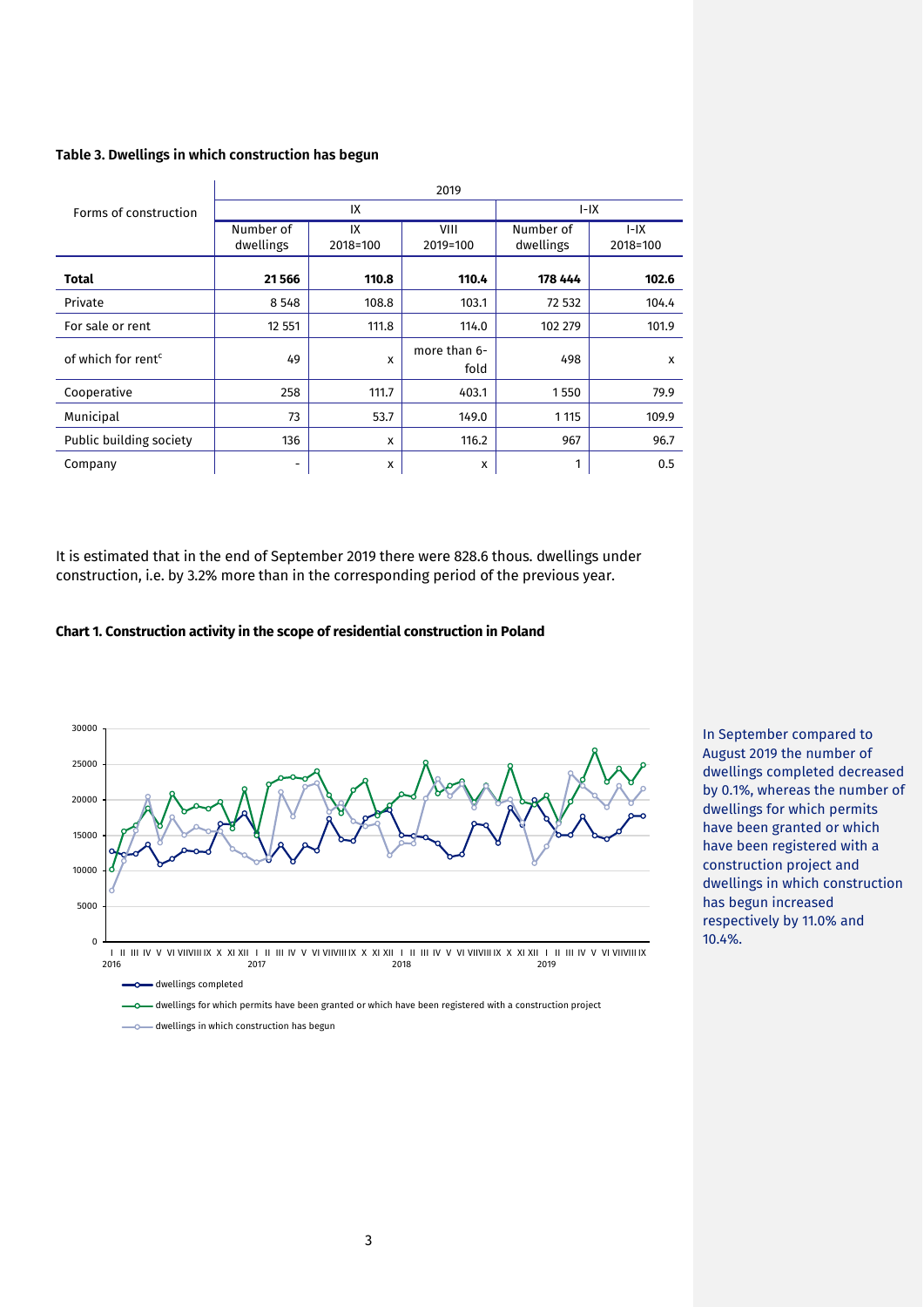The biggest number of dwellings for which permits have been granted or which have been registered with a construction project and in which construction has begun in the period of January-September of 2019 was recorded in Mazowieckie voivodship (respectively 36.1 thous. and 30.0 thous.) and in Dolnośląskie voivodship (respectively 22.0 thous. and 18.9 thous.). Voivodships with the largest number of dwellings completed were Mazowieckie (30.2 thous. dwellings) and Wielkopolskie (16.2 thous.).





dwellings in which construction has begun